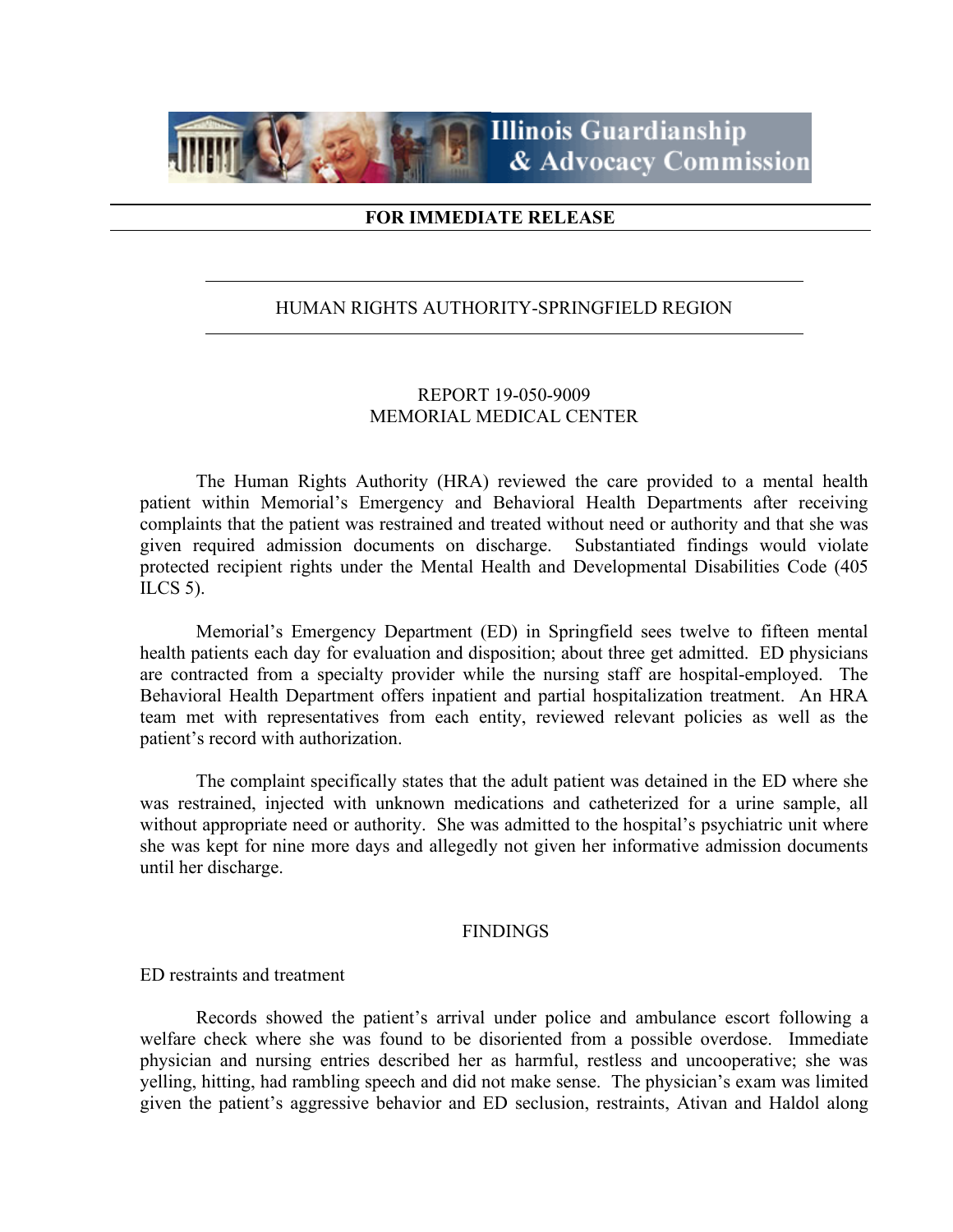with an EKG, blood work, a straight catheter and urinalysis, 1:1 suicide precaution and a psychiatric consult were subsequently ordered according to his report. The restraints and injections were applied at about the same time. The patient's vitals revealed a rapid heart rate and blood pressure of 180/118 and the blood and urine samples were drawn shortly thereafter, none of which resulted in evidence of an overdose. The report stated that the patient eventually calmed down from the medications, and the restraints were removed as she waited for the consult.

There were no references to the patient's objections to the tests or treatment although the consent for treatment form noted that she was unable to sign due to her condition. There was no restriction of rights form to accompany the restraints and Ativan/Haldol injections. The ED seclusion and the restraint orders were written to prevent "serious and imminent risk of harm to self" for up to four hours with fifteen-minute observations, which were carried out per the flowcharts. Less restrictive or diversional tactics to calm the patient before included verbal deescalation, informing of relaxation techniques, adjusting lighting in the room and reviewing her choices. The restraints were removed after three hours and continuous observation was provided until the patient's departure the next day pursuant to the suicide precaution orders. The medication orders gave no reasons for them and there was no indication whether information about them was shared with the patient before or after they were given.

The HRA interviewed the physician and nurse who treated this patient. They remembered her well and said she was extremely agitated, disoriented, and they had to transfer her into their own restraints when she got there since she continued to be physically aggressive. The nurse recalled her trying to hit them. The physician explained his concern for her medically in that she was hypertensive and had tachycardia, or a rapid heartbeat, and given that and the report of possible overdose it was necessary to do the EKG and labs. He said he needed to carry out the tests for her safety and that he can respect someone's consent and their right to refuse if they can comprehend the discussion, which was not the case here. Regarding the injections after the patient was restrained, the physician said the patient continued to be physically harmful, and the medications were necessary to calm her down and complete the tests. He said that combined restraints and chemical sedations are last resort. He agreed that orders should include a reason for the treatment.

The nurse said that they always talk to patients about the drugs given but do not provide written information or complete restriction notices when they restrain or force treatment on mental health patients. Asked to explain ED seclusion, we were told it is a safety measure when a patient is not allowed to leave. Someone remains outside their room, but they are not locked alone inside; there is always 1:1 or continuous observation.

#### Admission documents on discharge

 A crisis consult was completed later in the first evening and the patient was recommended for admission. The escorting police officer had filled out a petition for involuntary admission on arrival that morning, at 9:21 a.m., December 10. He asserted that the patient was manic and made multiple statements about killing herself. An ED physician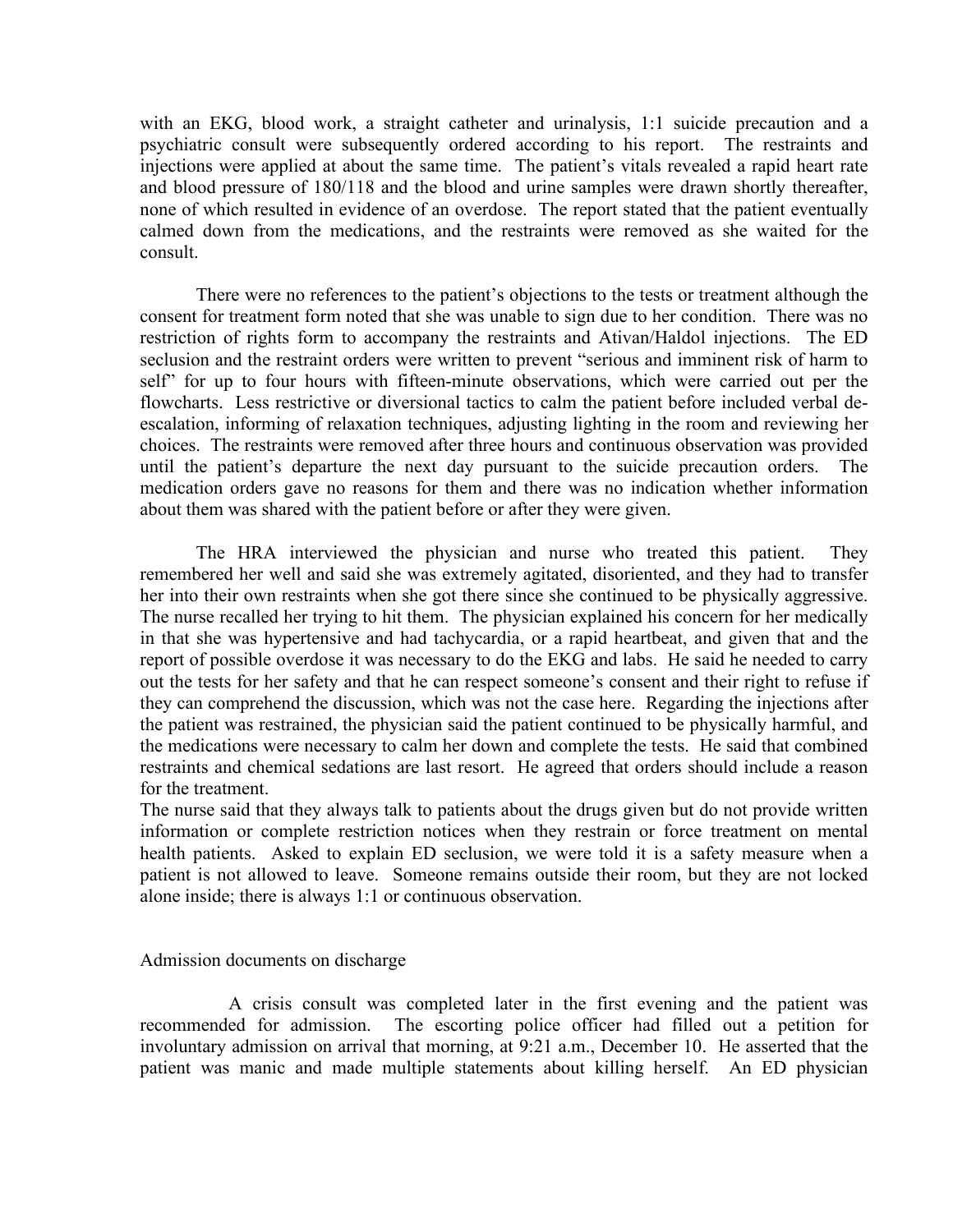completed the first certificate at 11:00 a.m., December 11, and a psychiatrist completed a second at 10:00 a.m., December 12. The patient was discharged on December 18.

A behavioral unit nurse verified by signature that he reviewed involuntary rights on the petition and recipient rights and provided copies to the patient within twelve hours of admission to the unit, which would be the only documents required to provide. He repeated in his notes about educating the patient on her rights, sharing copies, and he described how she was irritable on intake, that she had no questions, only objections to being there. Two discharge narratives stated that the patient was given her belongings, a cab voucher and discharge instruction regarding new medications and follow up appointments when she left.

The nurse who signed these documents explained the admission process and assured us that they are provided to patients at that time, and although he did not remember this patient specifically, he said that sometimes patients ask them to hold papers for them. He said a lot is covered on admission, they make introductions, do vitals, safety checks, change clothes and do various assessments in addition to talking about patient rights. The recipient rights forms and the petitions or voluntary applications are completed in the ED and come with the patient to the unit where he covers the information within. He said if his signature is on the forms then he gave the copies as required.

#### **CONCLUSION**

Although Memorial has policies for various restraint uses, it has none for Mental Health Code-related involuntary treatment in the ED. The Code allows restraints and seclusion to prevent physical harm and the patient must be observed every fifteen minutes for the duration (405 ILCS 5/2-108 and 109). An adult patient has the right to refuse medication unless necessary to prevent serious and imminent physical harm and no less restrictive alternative is available (405 ILCS 5/2-107). "A medical…emergency exists when delay for the purpose of obtaining consent would endanger the life or adversely and substantially affect the health of a recipient of services. …if a physician…who examines a recipient determines that the recipient is not capable of giving informed consent, essential medical…procedures may be performed without consent." (405 ILCS 5/2-111). A restriction notice must follow all restraint and seclusion use and any restriction of the right to refuse medication, detail the reasons why and be forwarded to any person or agency the patient so chooses (405 ILCS 5/2-201).

According to the record, the ED was alerted to a possible drug overdose and received a patient who was disoriented and physically harmful toward herself and the staff. The restraints seemed appropriate and the seclusion an extra-precautionary step to a patient already detained under petition. Although the documentation of the need to forgo the patient's consent for the tests could be more detailed, we defer to the possible overdose and the physician's statement that he needed to proceed given the urgency and her lack of capacity. What is not clear at all in the record is why the injections were necessary when the patient was already restrained. There is no documented need once the restraints were applied, the medication orders provided no reasons for them and there was no accompanying restriction notice to further explain. A rights violation is substantiated.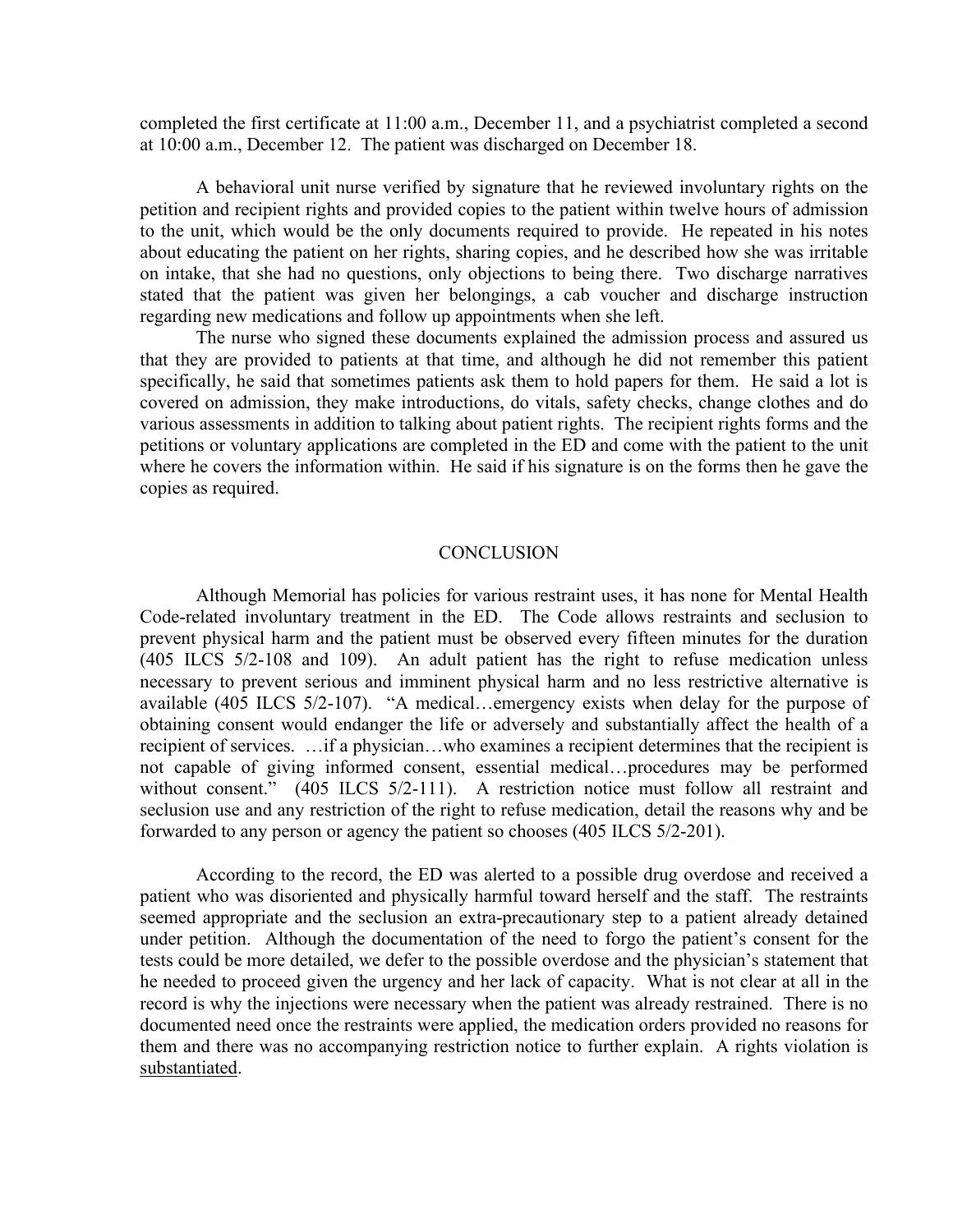Memorial's involuntary admissions policy states that a patient is to receive a copy of the petition and the rights of recipients form upon presentation to the unit. A nurse must sign to verify having covered the information and providing copies within twelve hours. The Code requires both documents to be provided, the rights of recipients on commencement of services (405 ILCS 5/2-200) and the petition within twelve hours of admission (405 ILCS 5/3-609).

There is no evidence in the record or by the nurse's recollections that admission documents were only provided on discharge. The complaint is not substantiated.

## RECOMMENDATIONS

-Instruct ED staff to document supportive reasons to restrict the right to refuse medication (405 ILCS 5/2-107).

-Instruct ED staff to complete restriction notices whenever restraint, seclusion and involuntary psychotropic medications are used in the ED (405 ILCS 5/2-201).

## **SUGGESTIONS**

-Restraints exceeding two hours must be authorized by a written statement that they pose no undue risk to the patient's health in light of his/her medical condition (405 ILCS 5/2-108).

-Provide written drug information to patients who have been force-treated when their conditions permit (405 ILCS 5/2-102a-5).

-Provide Mental Health Code training to ED nurses.

-The first certificate in this record exceeds the twenty-four-hour detention limit and this patient should have been released on December 11. Memorial should be careful to follow the law in all involuntary instances (405 ILCS 5/3-604).

## **RESPONSE**

# **Notice: The following page(s) contain the provider response. Due to technical requirements, some provider responses appear verbatim in retyped format**.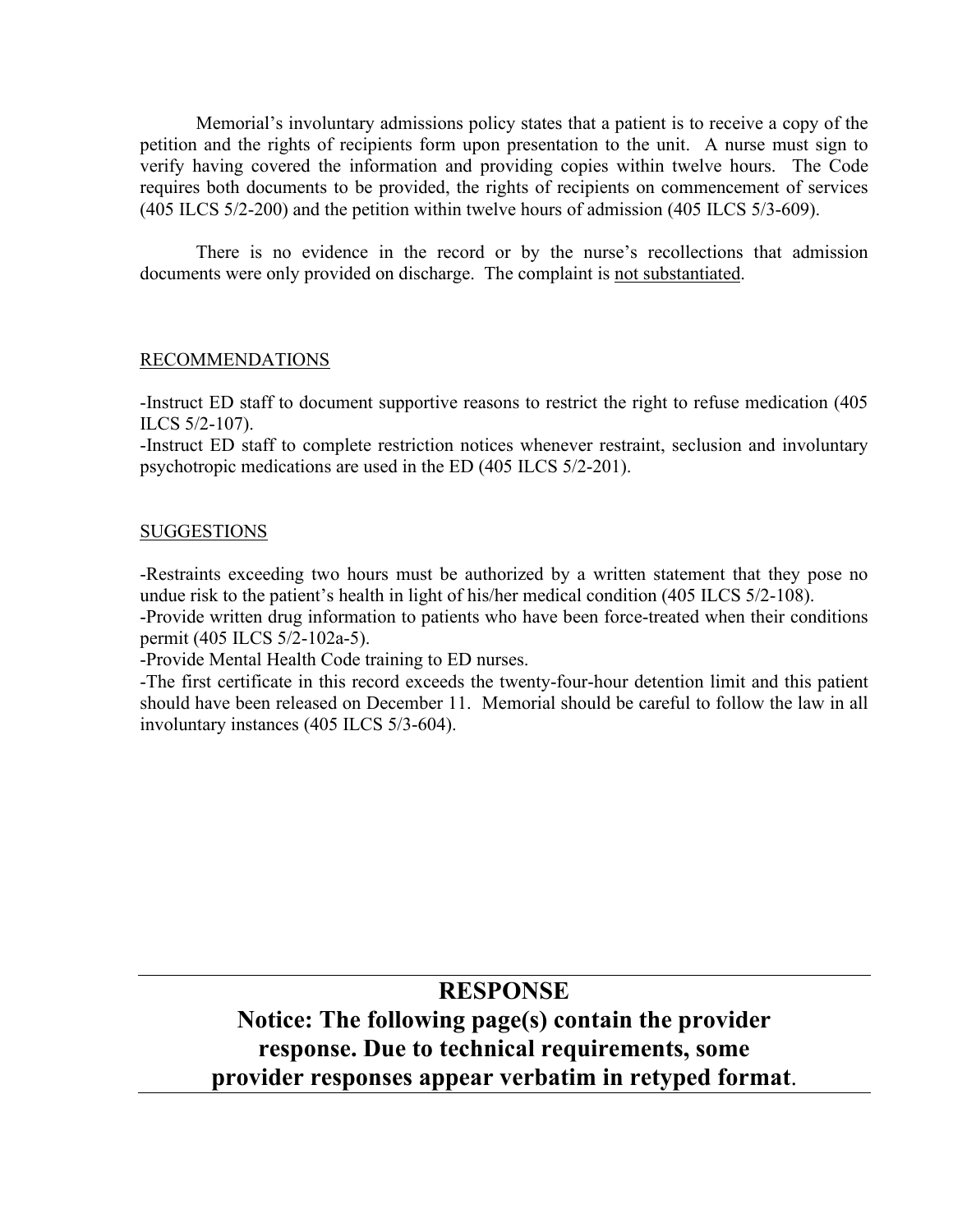

701 North First Street . Springfield, Illinois 62781-0001 ChooseMemorial.org · Phone (217) 788-3000

October 31, 2019

#### Via Certified Mail (70170660000035970700) **Return Receipt Requested to:**

Tara Dunning, Chair Human Rights Authority Illinois Guardianship and **Advocacy Commission** 401 S. Spring St. 521 Stratton Springfield, IL 62706

RE: HRA #19-050-9009

Ms. Dunning,

On October 1, 2019, Memorial Medical Center ("MMC") received the report of findings in the aforementioned matter. In reply, MMC wishes to submit the following response.

In regards to the recommendations applicable to the complaint:

1. MMC has instructed its emergency department ("ED") staff to document supportive reasons for providing medication to patients despite the patients' objection.

2. Memorial Health System's (the parent corporation of MMC) Senior Associate General Counsel will provide Illinois Mental Health Code training to MMC ED staff, which shall include education discussing the applicability of restriction notices when restraints, seclusion, and involuntary psychotropic medications are used during a patient's ED visit. This education is still being planned, but a date for completion of the training can be provided upon future request.

3. It is MMC's intention to provide restraints, seclusion, and medications in accordance with Illinois law and the proper practice of medicine.

MMC hereby requests these responses be made a part of the public record.

Respectfully submitted on this day, October 31, 2019.